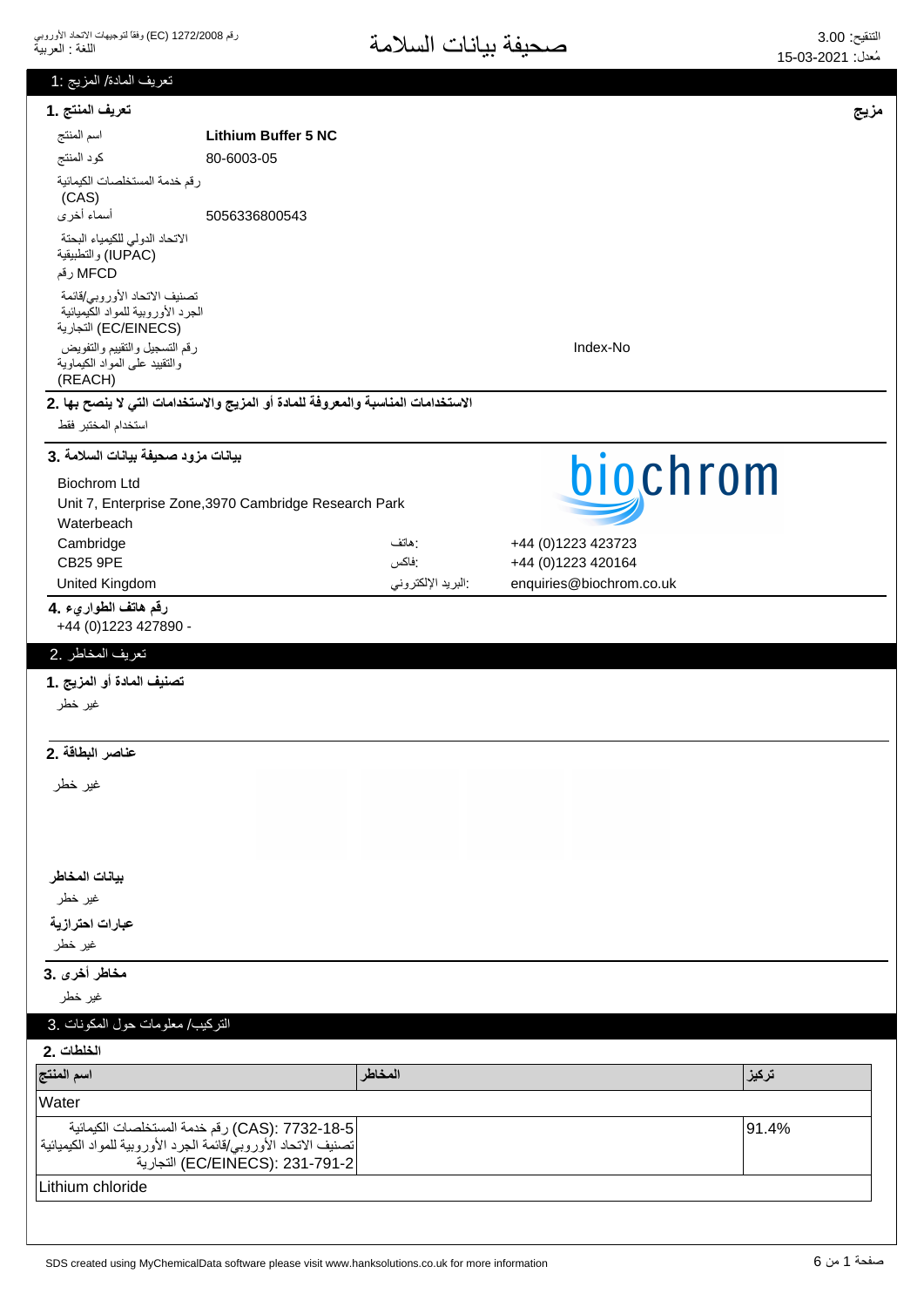|                                      |                                                                                                                                    | معدل: 15-03-2021 |
|--------------------------------------|------------------------------------------------------------------------------------------------------------------------------------|------------------|
|                                      | 4 .CAS): 7447-41-8 H302 Acute Tox) رقم خدمة المستخلصات الكيمائية<br>تصنيف الاتحاد الأوروبي/قائمة الجرد الأوروبية للمواد الكيميائية | 7.3%             |
|                                      | EC/EINECS): 231-212-3) التجارية                                                                                                    |                  |
| Citric acid                          |                                                                                                                                    |                  |
|                                      | CAS): 77-92-9) رقم خدمة المستخلصات الكيمائية                                                                                       | 1.0%             |
|                                      | تصنيف الاتحاد الأوروبي/قائمة الجرد الأوروبية للمواد الكيميائية<br>EC/EINECS): 201-069-1) التجارية                                  |                  |
| Thiodiglycol                         |                                                                                                                                    |                  |
|                                      | CAS): 111-48-8) رقم خدمة المستخلصات الكيمائية                                                                                      | 0.2%             |
|                                      | تصنيف الاتحاد الأوروبي/قائمة الجرد الأوروبية للمواد الكيميائية<br>EC/EINECS): 203-874-3) التجارية                                  |                  |
| Phenol                               |                                                                                                                                    |                  |
|                                      | CAS): 108-95-2) رقم خدمة المستخلصات الكيمائية                                                                                      | 0.1%             |
|                                      | تصنيف الاتحاد الأوروبي/قائمة الجرد الأوروبية للمواد الكيميائية<br>EC/EINECS): 203-632-7) التجارية                                  |                  |
| إجراءات الإسعافات الأولية .4         |                                                                                                                                    |                  |
| وصف إجراءات الإسعافات الأولية .1     |                                                                                                                                    |                  |
| ملامسة الحلد                         | اغسل فورأ بالكثير من الصابون والماء                                                                                                |                  |
| ملامسة العينين                       | شطف فتح العين لعدة دقائق تحت المياه الجارية                                                                                        |                  |
| الابتلاع                             | .لا تقم بتحريض القيء                                                                                                               |                  |
|                                      | نغسل الفم بالماء                                                                                                                   |                  |
|                                      | استشر الطبيب                                                                                                                       |                  |
| الاستنشاق                            | نوفير الهواء النقى استشارة الطبيب في حالة الشكاوى                                                                                  |                  |
| أهم الأعراض والتأثيرات .2            |                                                                                                                                    |                  |
| فد يكون هناك تهيج واحمرار            |                                                                                                                                    |                  |
|                                      |                                                                                                                                    |                  |
| دلالة على أي عناية طبية فورية .3     |                                                                                                                                    |                  |
| لا توجد تدابير إضافية مطلوبة         |                                                                                                                                    |                  |
| إجراءات مكافحة الحريق .5             |                                                                                                                                    |                  |
| وسائل إطفاء الحريق .1                |                                                                                                                                    |                  |
| مناسب                                | يجب استخدام وسائط إطفاء مناسبة للحريق المحيط                                                                                       |                  |
| غير مناسب                            | <b>NA</b>                                                                                                                          |                  |
|                                      | مخاطر خاصة تنشأ عن المادة أو المزيج .2                                                                                             |                  |
| <b>NA</b>                            |                                                                                                                                    |                  |
| النصائح لرجال الإطفاء .3             |                                                                                                                                    |                  |
|                                      | (معتمد أو مكافئ) والعتاد الواقي الكامل MSHA / NIOSH ، كما هو الحال في أي حريق ، قم بارتداء جهاز التنفس المكتبي ذاتي الطلب          |                  |
|                                      |                                                                                                                                    |                  |
| إجراءات التعامل مع الإطلاق العرضي .6 |                                                                                                                                    |                  |
| التدابير الاحترازية الشخصية .1       |                                                                                                                                    |                  |
|                                      | للحصول على تفاصيل الحماية الشخصية SDS ارجع إلى القسم 8 من                                                                          |                  |
| الاحتياطات البينية .2                |                                                                                                                                    |                  |
| .لا نصب في المصارف أو الأنهار        |                                                                                                                                    |                  |
|                                      | .لا تسمح بدخول المجاري / المياه السطحية أو الجوفية                                                                                 |                  |
| الطرق والمواد .3                     |                                                                                                                                    |                  |
| تمتصه في التربة الجافة أو الرمل      |                                                                                                                                    |                  |
| نخلط مع الرمل أو الفيرميكوليت        | إنقل إلى حاوية إنقاذ قابلة للغلق وموسومة للتخلص منها بطريقة مناسبة                                                                 |                  |
|                                      |                                                                                                                                    |                  |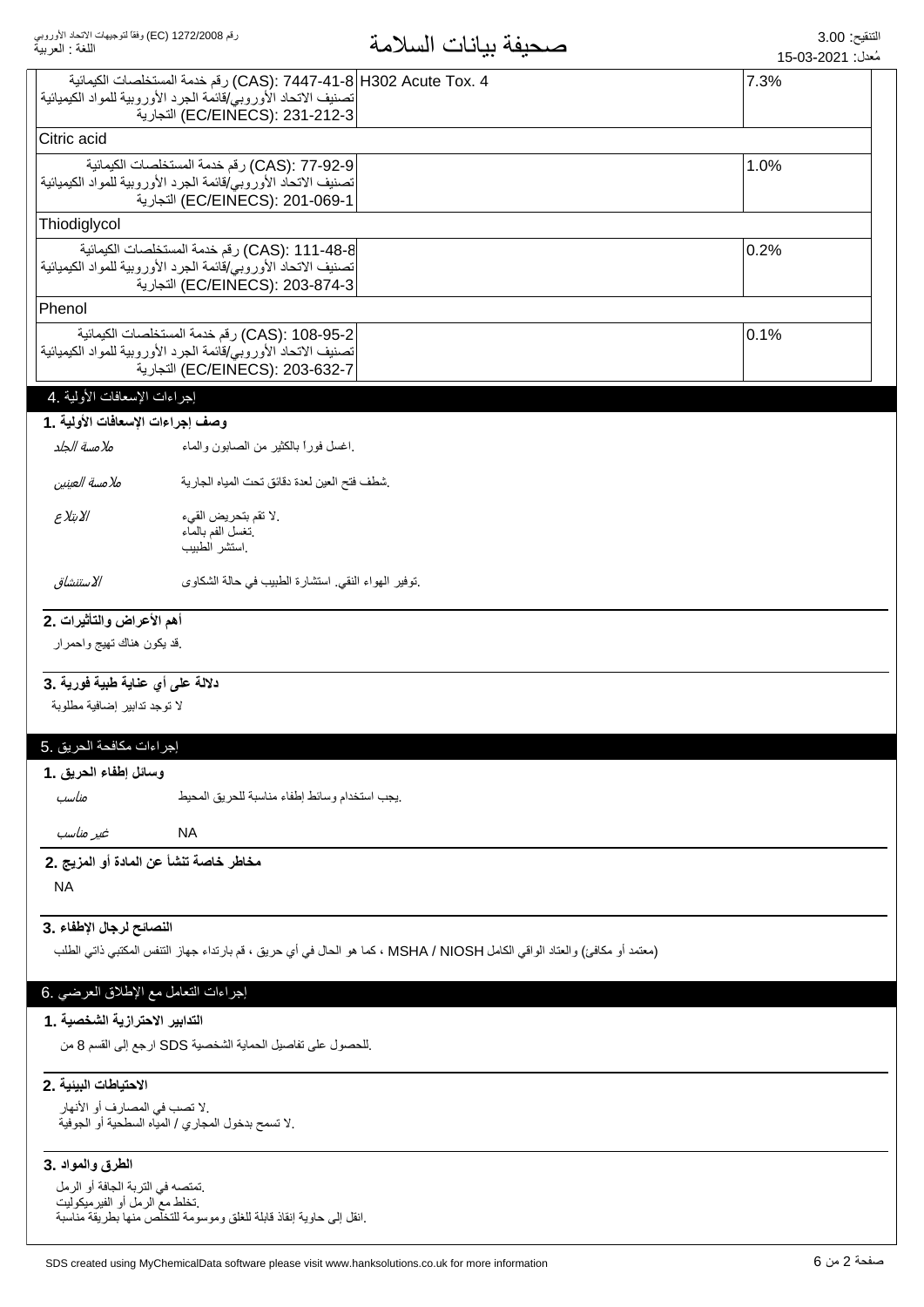# ـ منع حدوث المخاطر الثانوية ـ **4**

لا شيء

# المناولة والنخزين 7

### التدابير الاحترازية الشخصية .1

͙̜̺͙ͯͅ͵̵͙̼͙ͣ̓͆̚͜ͳ̻̻̜̺͙͂̀̓ ΔλΎΧΕΎΑϠρΗϣΩΟϭϳϻ التعامل الآمن

ضمان وجود تهوية كافية في المنطقة.

### ظروف التخزين الآمن، بما في ذلك أي تنافرات .2

| إدارة مخاطر التخزين     | يخزن في مكان بارد وجيد التهوية<br>إبقاء الحاويات مغلقة بإحكام<br>الابتعاد عن أشعة الشمس المباشرة. |
|-------------------------|---------------------------------------------------------------------------------------------------|
| ضوابط التخزين           | لا بوجد متطلبات خاصة                                                                              |
| الحفاظ على سلامة المنتج | لا بوجد متطلبات خاصة                                                                              |
| نصائح أخرى              | لا مزيد من المعلومات المتاحة                                                                      |

#### المستخدمين النهائيين المحددين .3

إللاستخدام المعملي فقط. يستخدم مع محللات الأحماض الأمينية من بيوكروم.

# ضوابط التعرض/ الحماية الشخصية .8

#### معاملات الضبط .1

البيانات غير متوفرة

#### **ضوابط التعرض .2**

| تدابير وقائية وصحية عامة             | بجب الالتزام بالتدابير الاحترازية القياسية عند المناولة |
|--------------------------------------|---------------------------------------------------------|
| إجراءات هندسية                       | ضمان وجود تهوية كافية في المنطقة                        |
| حماية العين/ الوجه                   | نظارات حماية                                            |
| حماية اليدين                         | ففازات النتريل                                          |
| حماية الجهاز التنفسي                 | الحماية التنفسية ليست مطلوبة                            |
| حماية الجلد                          | مملابس واقية                                            |
| نصائح أخرى تتعلق بالحماية<br>الشخصية | . لايو جد بيانات                                        |

# الخصائص الفيزيائية والكيميائية 9.

#### الخصائص الفيزيائية والكيميائية **.** 1

| المظهر                                            | سائل                |
|---------------------------------------------------|---------------------|
| الر ائحة                                          | الفينول قليلا       |
| تركيز بداية ظهور الرائحة                          | البيانات غير متوفرة |
| الرقم الايدر وجيني                                | 3.55                |
| نقطة الانصهار / نقطة التجمد                       | البيانات غير متوفرة |
| نقطة بدء الغليان ومدى الغليان                     | البيانات غير متوفرة |
| نقطة الو مبض                                      | البيانات غير متوفرة |
| معدل التبخر                                       | البيانات غير متوفرة |
| القابلية للاشتعال (مادة صلبة، غازية)              | البيانات غير متوفرة |
| الحدود القصوى/الصغرى لقابلية الاشتعال أو الانفجار | البيانات غير متوفرة |
| ضغط البخار                                        | البيانات غير متوفرة |
| كثافة البخار                                      | البيانات غير متوفرة |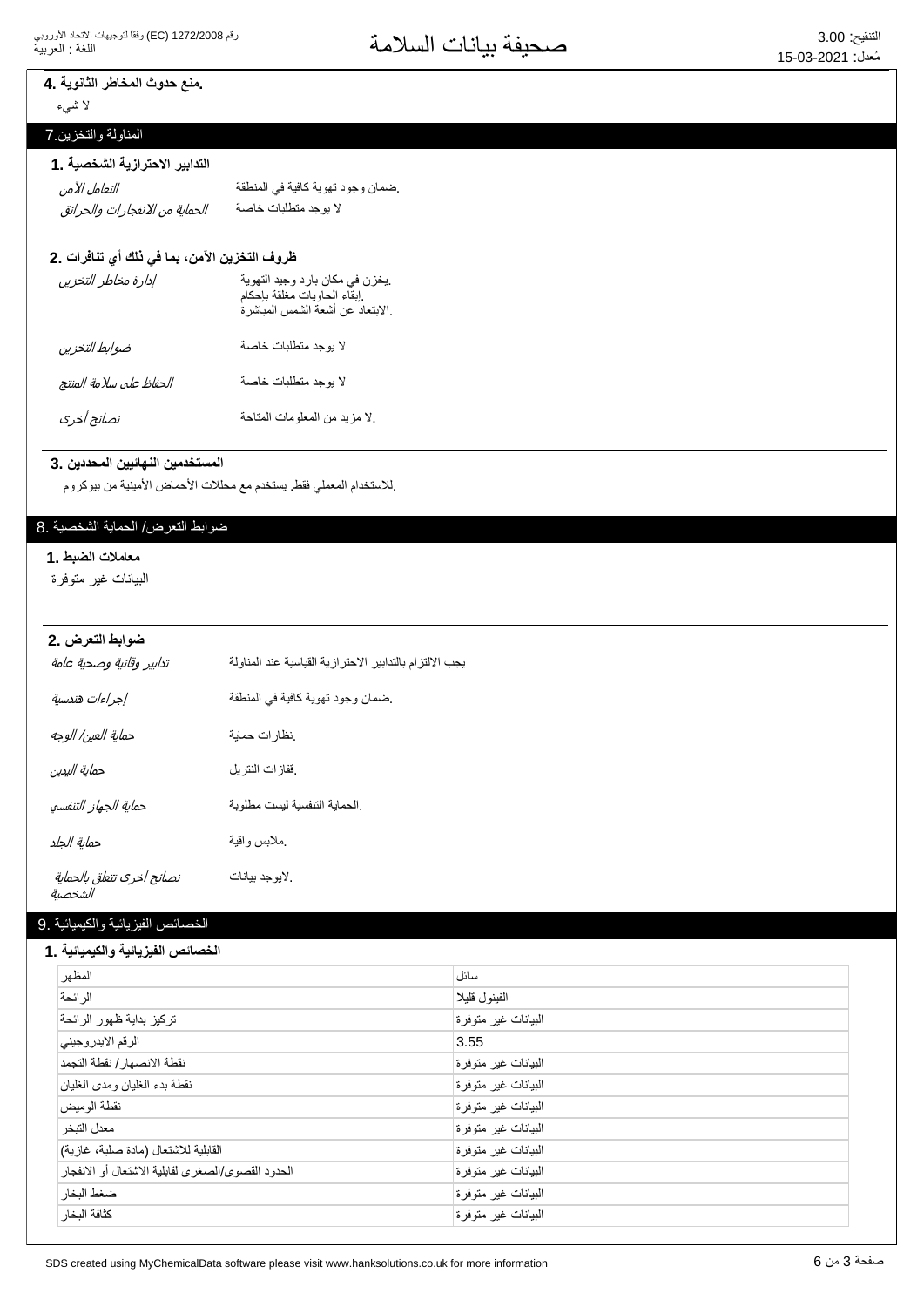#### رقم 1272/2008 (EC) وفقاً لتوجيهات الاتحاد الأوروبي اللغة : العربية

# التنقيع: 3.00<br>مُعدان 15,03-2021

| الكثافة النسسة                | 1.043               |
|-------------------------------|---------------------|
| :قابلية الذوبان               | ذوبان في الماء      |
| أوكتانول/ماء-n :معامل التقاسم | البيانات غير متوفرة |
| درجة حرارة الاشتعال الذاتي    | البيانات غير متوفرة |
| درجة حرارة التحلل             | البيانات غير متوفرة |
| درجة اللزوجة                  | البيانات غير متوفرة |
| الخصائص التفجير ية            | البيانات غير متوفرة |
| الخصائص المؤكسدة              | البيانات غير متوفرة |

#### معلومات أخرى .2

لا نوجد معلومات إضافية متاحة

### الثبات وقابلية التفاعل .10

#### قابلية التفاعل .1

لا بوجد تفاعل غير عادي

#### **الثبات .2**

مستقر في درجة حرارة الغرفة.

### احتمالية التفاعلات الخطرة.3

لا ردود الفعل الخطرة المعروفة.

#### <mark>ظروف ينبغي تجنبها 4</mark>

ضوء شمس مباشر

### <mark>مواد غير متوافقة .5</mark>

ِ عوامل مؤكسدة.

### نواتج التحلل الخطرة .6

في عملية الاحتراق تتبعث أبخرة سامة.

### معلومات عن السمية .11

| معلومات .1                                                |                       |
|-----------------------------------------------------------|-----------------------|
| درجة سم <i>ية حادة</i>                                    | لايوجد بيانات         |
| تآكل/تهيج جلدي                                            | لا توجد معلومات متاحة |
| تلف/ تهيج شديد بالعين                                     | لا توجد معلومات متاحة |
| حساسية الجهاز التنفسي أو الجلد                            | لا توجد معلومات متاحة |
| التحول الخلقي لخلية الجرثومة                              | لا توجد معلومات متاحة |
| احتمالية التسبب في السرطان                                | لا توجد معلومات متاحة |
| السمية التناسلية                                          | لا توجد معلومات متاحة |
| السمية الشاملة لأعضاء مستهدفة<br>محددة- التعرض لمرة واحدة | لا توجد معلومات متاحة |
| السمية الشاملة لأعضاء مستهدفة<br>محددة- التعرض المتكرر    | لا توجد معلومات متاحة |
| خطر السحب بالمص                                           | لا نوجد معلومات مناحة |

#### **المزيد من .2**

حسب معرفتنا فإن السمية الحادة والمزمنة لهذه المادة غير معروفة بالكامل

### معلومات بيئية .12

**درجة السمية .1**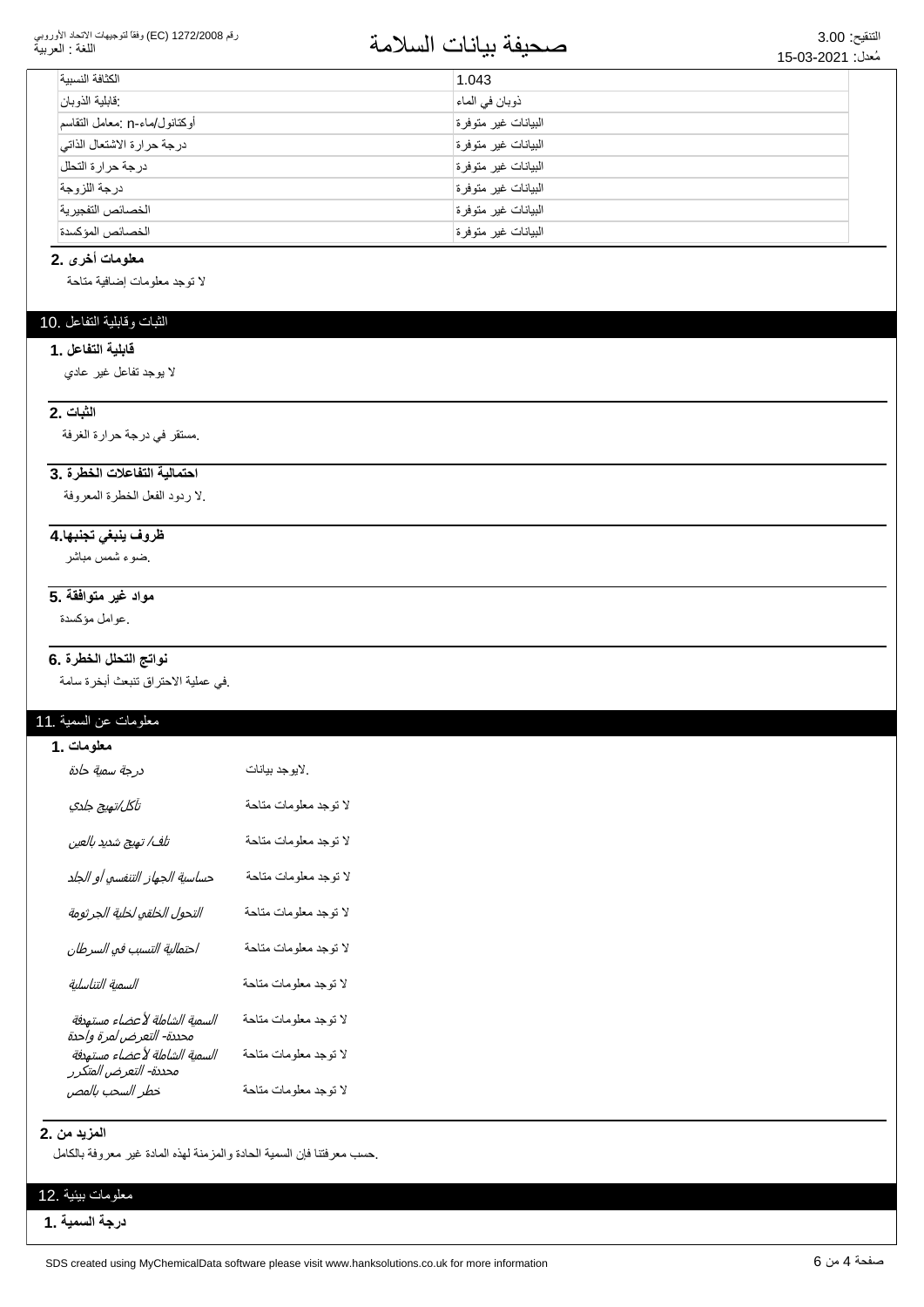### لا توجد معلومات متاحة

# الاستمرارية واحتمالية التفسخ .2

لا توجد معلومات متاحة

### احتمالية التراكم الحيوي .3

لا توجد معلومات متاحة

### مدى سهولة الحركة والتربة .**4**

لا توجد معلومات متاحة

# **5. ΔϣΎγϟϭ˱ΎϳϭϳΣΔϣϛέΗϣϟϭˬΔΗΑΎΛϟΩϭϣϟϡϳϳϘΗΞΎΗϧ (PBT) Ύ˱ϳϭϳΣ˱ΩΟΔϣϛέΗϣϟϭ˱ΩΟΔΗΑΎΛϟΩϭϣϟϭ (vPvB)**

لا توجد معلومات متاحة

### تأثيرات أخرى معاكسة .6

لا توجد معلومات متاحة

### اعتبارات التخلص من المادة .13

### طرق معالجة النفايات .1

بالتشاور الدولة ، واللوائح المحلية أو الوطنية للتخلص السليم. عمليات التخلص من المادة

ِيجِبِ أن يتم التخلص منها وفقا للوائح الرسمية مستقدم التخلص م*ن التغليف*.

### معلومات عن النقل .14

### جوًا (المنظمة الدولية للطيران المدن*ى* -إيكاو)

غیر مصنف کخطر فو النقل

### **˱έΑ (ADR)**

غير مصنف كخطر في النقل

### **˱έΣΑ (IMDG)**

غیر مصنف کخطر فی النقل

# لوائح السلامة، والصحة، والبيئة، واللوائح الوطنية .15

**1. ΔϳϧρϭϟϭϠϟϭˬΔϳΑϟϭˬΔΣλϟϭˬΔϣϼγϟϭϟ:** المنتج لا يخضع لأية لوائح أو أحكام إضافية.

#### **تقييم السلامة .2**

لا بو جد تقييم للسلامة الكيميائية

# معلومات أخرى .16 **1. ϯέΧΕΎϣϭϠόϣ:**

رقم 1272/2008 EC) تتوافق صحيفة بيانات السلامة هذه مع متطلبات لائحة